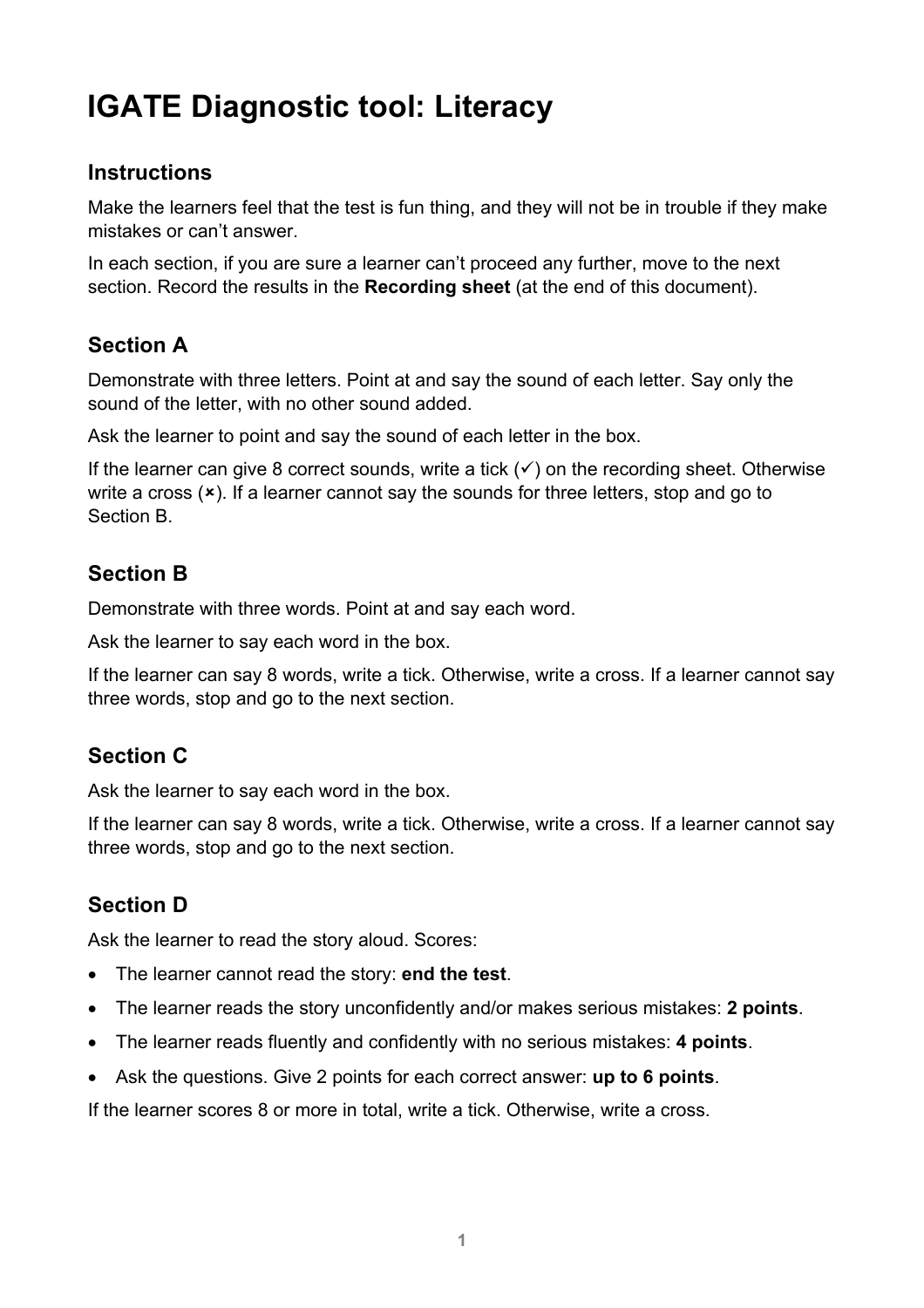Ask the learner to read the story aloud, and then ask the questions.

Follow the same method for the scores as Section D.

# **Section F**

Only use this to assess learners with the highest levels of literacy. Ask the learner to read the story aloud, and then ask the questions. Follow the same method for the scores as Section D, but give **one point for each question**.

# **Total**

Give the learner one point for each tick, to give a score out of 6.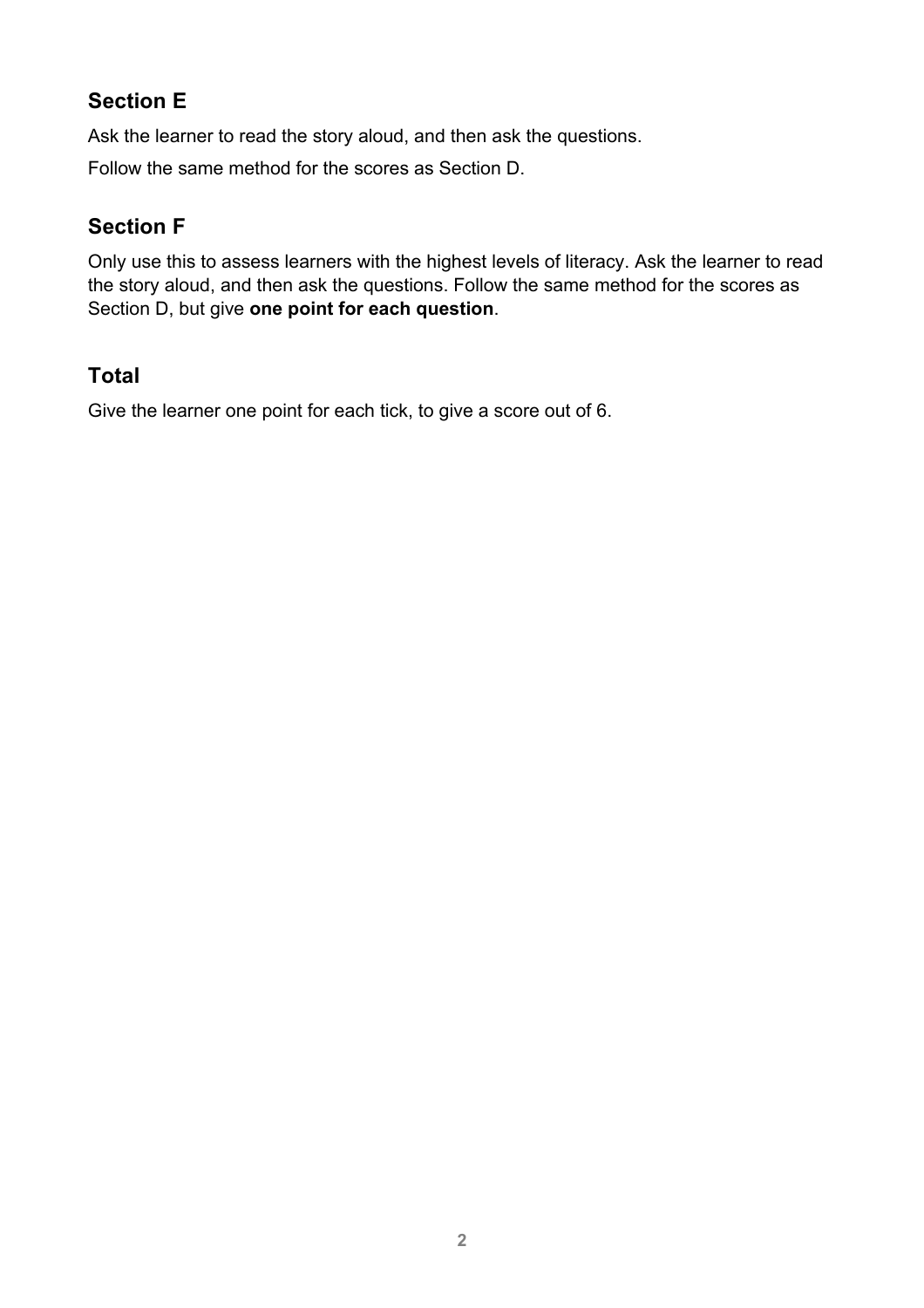# **Using the results of the Literacy diagnostic tool**

You can use this information in three ways.

- What total scores out of 5 did most of your class get? For example, mostly 1 to 3? This can help you to know their average level of literacy, so you can choose activities which are at the right level.
- In general, what total scores did your class get for **each section**? For example, do many of your learners still have problems saying the sounds of individual letters? (This is tested in Section A.) This can help you to choose the best activities to improve their literacy.
- Are there any learners whose level is much higher or much lower than the average for the class? The lower-level ones will need extra help. The higher-level ones will need extra activities to challenge them.

# **Acting on the results and choosing activities**

# **Section A**

û**:** Needs to do more work with the sounds of single letters. Use activities from IGATE **Module 1**.

# **Section B**

û**:** Needs to do more work with digraphs/trigraphs (pairs/threes of letters which make one sound). Use activities from **Module 2, Unit 1** and **Module 2, Unit 2 Activity 1**.

# **Section C**

û**:** Needs to do more work with common words with irregular spellings (also known as 'sight words' and 'tricky spellings'). Use activities from **Module 2, Unit 2 Activities 2 & 3** and **Module 3 Unit 2.**

## **Section D**

û**:** Needs to do more work with reading and understanding short sentences and short texts. Use activities from **Module 4, Unit 3** and **Module 5**.

## **Section E**

û**:** Needs to do more work with reading and understanding longer sentences and more complex texts. Use activities from **Module 6, Unit 1** and **Unit 2.**

 $\checkmark$ : Ready to attempt **Section F**, and to move on to more challenging literacy activities, such as reading real texts. May also still need to work on the things from Sections A to E.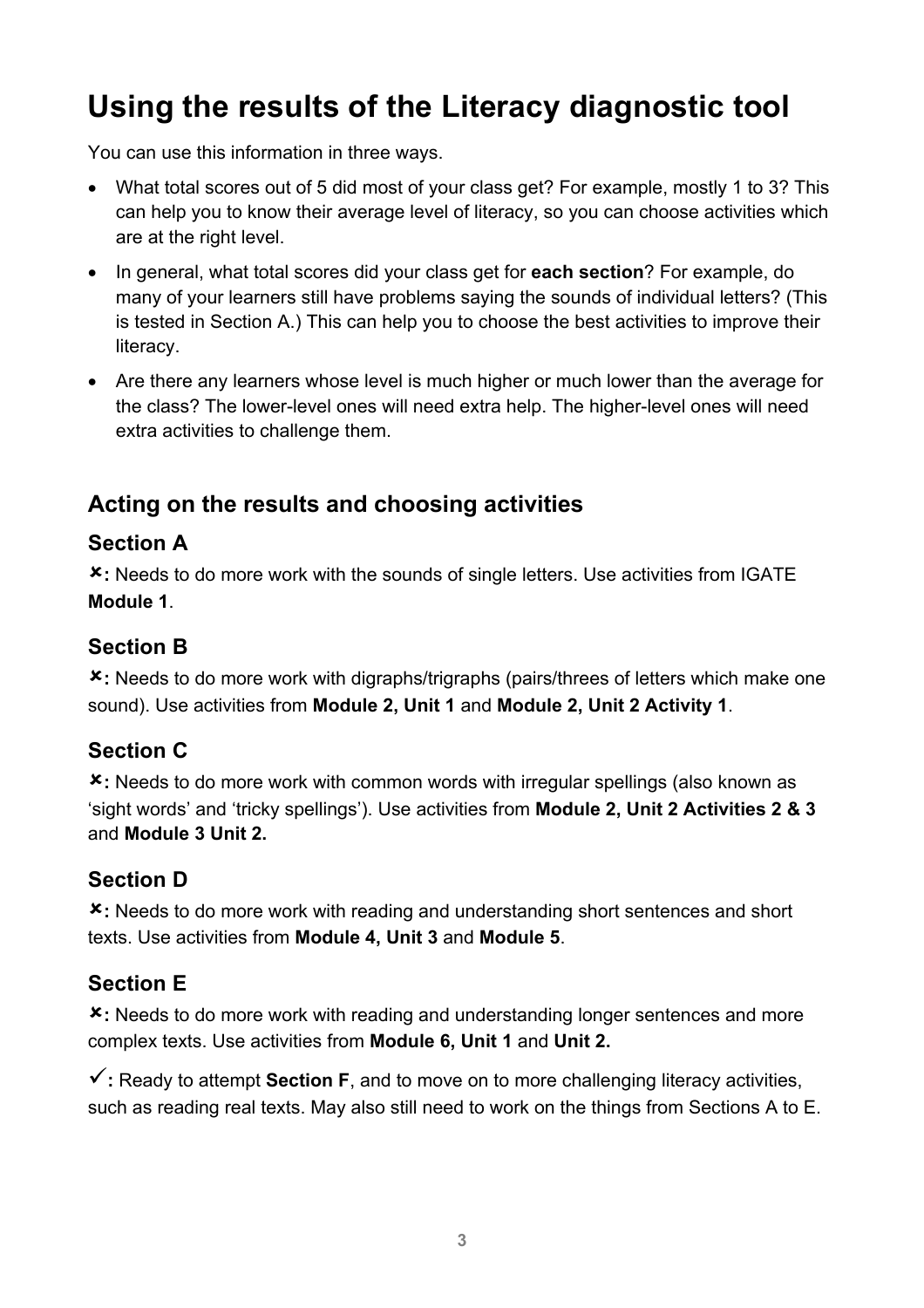# **QUESTIONS AND ANSWERS**

# **TEST 1**

#### **Section D**

- 1. Where is Gift?
- 2. What is Gift doing?
- 3. What is the book about?

#### **Answers**

- 1. Any answer which means 'at school'.
- 2. Any answer which means 'reading a book'.
- 3. Any answer which means 'animals and birds of Zimbabwe'.

#### **Section E**

- 1. *(Touch the text.)* What is this about?
- 2. *(Point to the first paragraph.)* It says three ways people can use a bicycle. What are they?
- 3. *(Point to the second paragraph.)* It says bicycles can help people to have more money. How can bicycles help people to have more money?

#### **Answers**

- 1. 'Bicycles', 'bikes' or any other answer which shows the learner understands that the main topic is bicycles.
- 2. Any answer which means travelling to school, travelling to work and moving things.
- 3. Any answer which means that if people spend less time travelling, they can use that time to earn more money.

#### **Section F**

- 1. What job did Beauty want to do?
- 2. How long had she wanted to have that job?
- 3. What did some of her friends say?
- 4. Why were her friends wrong?
- 5. Where is she working now?
- 6. What has she done in this job so far?

#### **Answers**

Accept any answers with the following meanings.

- 1. Wildlife ranger
- 2. Since she was a young child.
- 3. Only boys could become wildlife rangers.
- 4. There are many female wildlife rangers in Zimbabwe.
- 5. In a game reserve near her home.
- 6. She has already helped to save several animals from the poachers.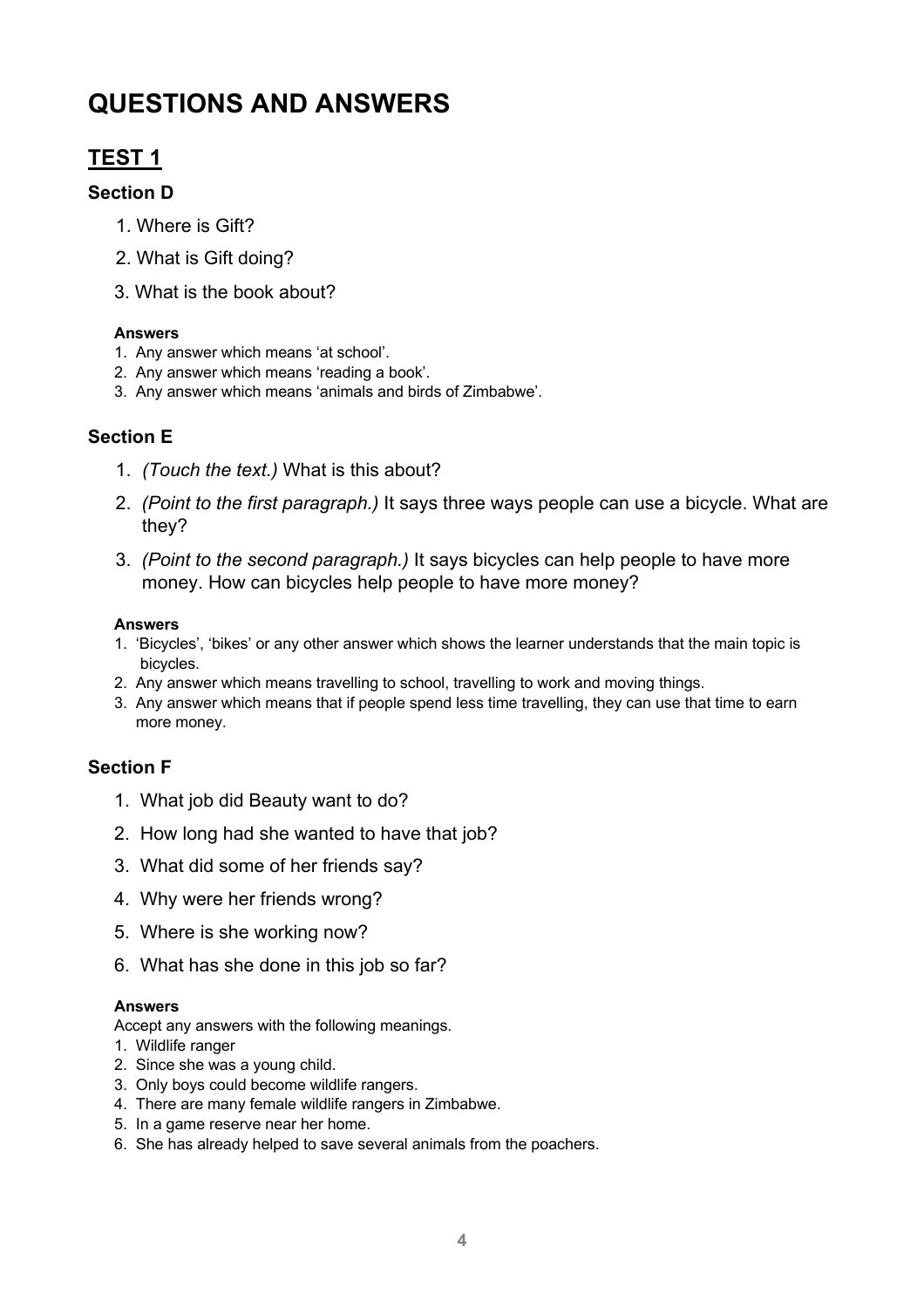# **TEST 2**

#### **Section D**

- 1. Where is Simba?
- 2. What is Simba doing?
- 3. Where does Simba clean?

#### **Answers**

- 1. Any answer which means 'at home'.
- 2. Any answer which means 'cleaning the floor'.
- 3. Any answer which means 'under the table and chairs'.

#### **Section E**

- 1. *(Touch the text.)* What is this about?
- 2. *(Point to the first paragraph.)* It says three places that chickens can live. What places they?
- 3. *(Point to the second paragraph.)* It says two ways that chickens can get food. What ways are they?

#### **Answers**

- 1. 'Chickens' or any other answer which shows the learner understands that the main topic is chickens.
- 2. Any answer which means farms, gardens and schools.
- 3. Any answer which means that chickens can find (insects and other) food on the ground, and they can eat food which people throw away.

#### **Section F**

- 1. Where does Thuba live?
- 2. Who are Zenzo and Nomusa?
- 3. Why isn't Nomusa going to be a teacher in Thuba's school?
- 4. Where is Nomusa going to work?
- 5. How does Nomusa feel about moving to the city?
- 6. Why can Thuba still see her sister often?

#### **Answers**

Accept any answers with the following meanings.

- 1. In a small village.
- 2. They are Thuba's older brother and sister.
- 3. Because there are already enough teachers there.
- 4. In (a big school in) Harare.
- 5. She is feeling excited.
- 6. Because it isn't a long way from Harare to the village, so Nomusa can visit at weekends.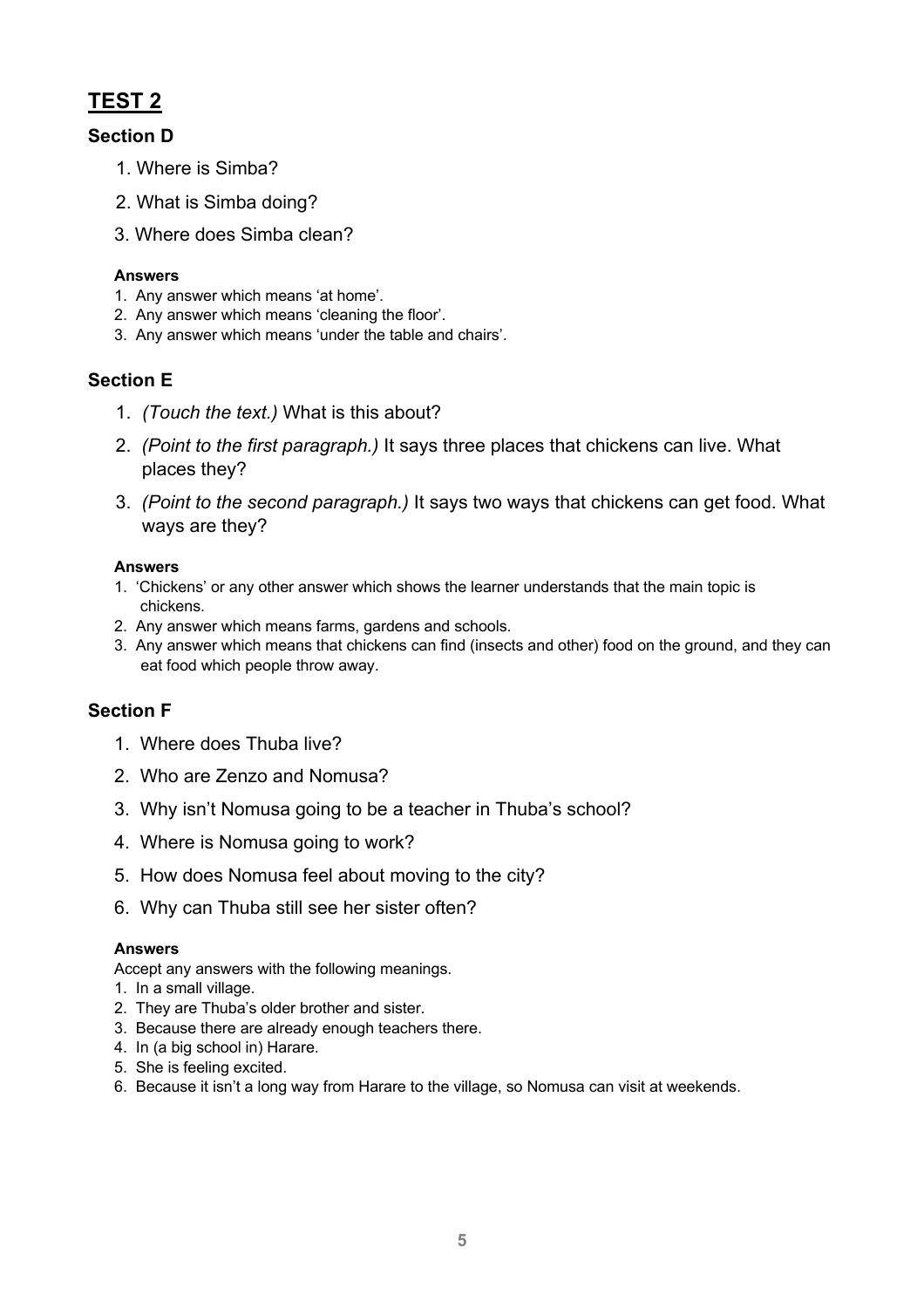# **IGATE Diagnostic tool: Literacy Test 1 LEARNER SHEET**

# **Section A** *Demonstrate:* to N s a p M g u H f J Z **Section B** *Demonstrate:* yes clock tree at sun big went stand shop with car make night **Section C**

|  | you the what know little |                                 |
|--|--------------------------|---------------------------------|
|  |                          | said here people didn't because |

# **Section D**

Gift is at school. She is reading a book. The book is about the animals and birds of Zimbabwe.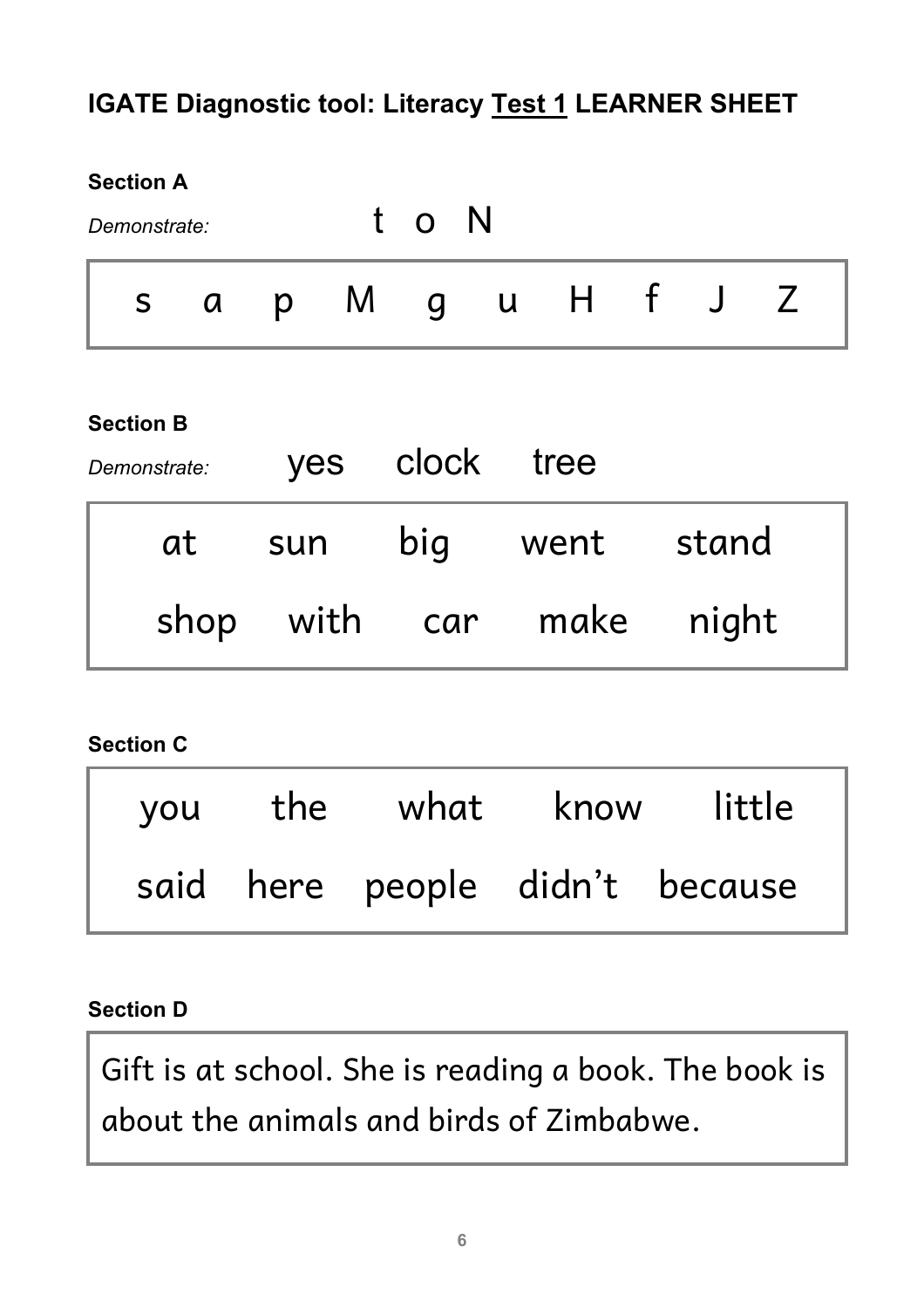There are many uses for bicycles. They can help children get to school more quickly. They are very useful for people who work far from their homes. They can be used to move things from one place to another.

These simple machines can also help people to become richer. If they spend less time travelling, they can use that extra time to work.

# **Section F**

Ever since she was a young child, Beauty had wanted to be a wildlife ranger. She loved the wild animals of Zimbabwe, and she wanted to protect them from people who wanted to kill them. Some of her friends told her that only boys could become wildlife rangers, but she refused to believe them. In fact, there are many female wildlife rangers in Zimbabwe, and a few months ago Beauty's dreams came true. She was offered a job as a wildlife ranger in a game reserve near her home. Now she looks after elephants, giraffes and many other amazing wild animals, and she has already helped to save several of them from the poachers.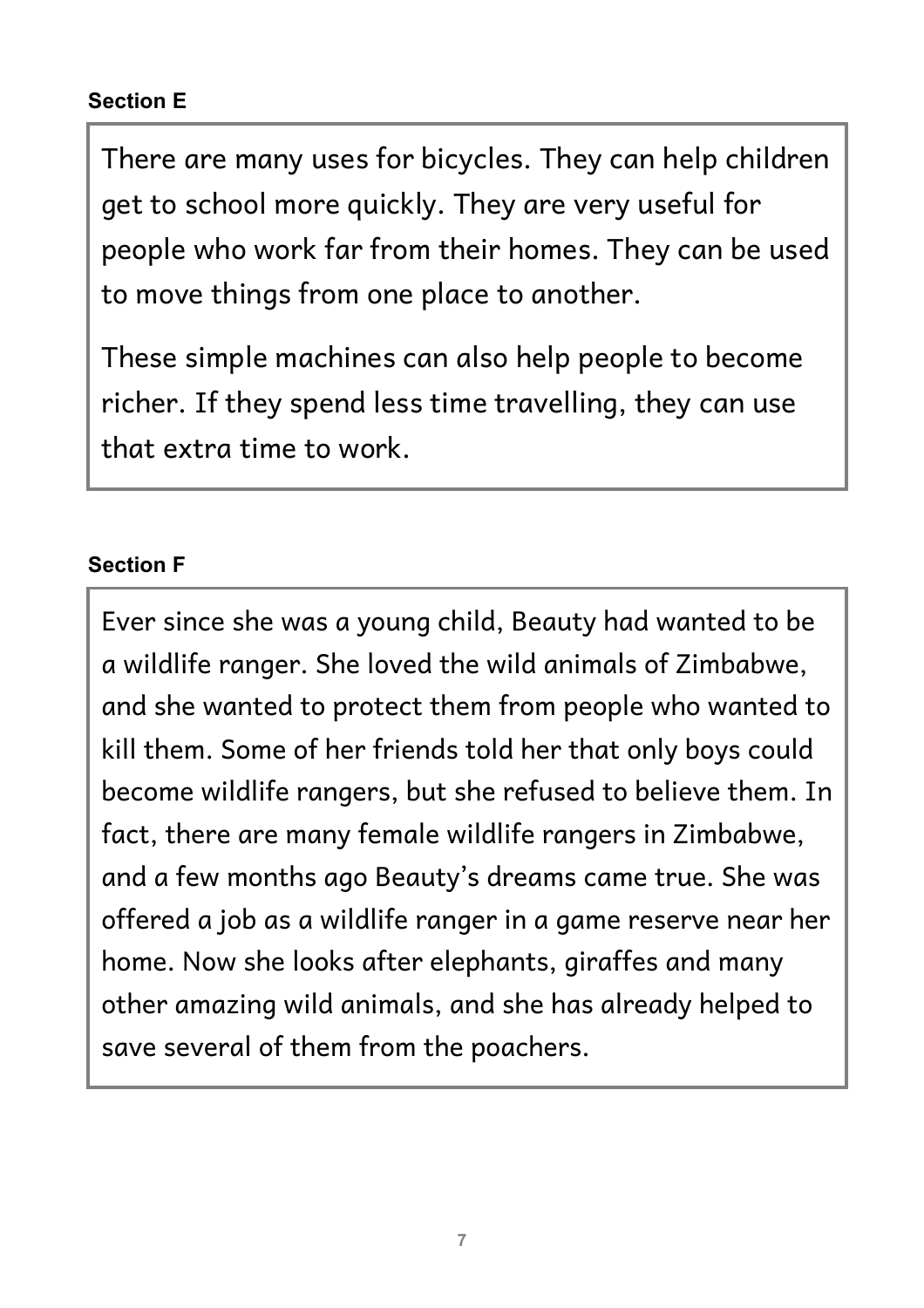# **IGATE Diagnostic tool: Literacy Test 2 LEARNER SHEET**

# **Section A**

| Demonstrate: |     |             | s A m |  |  |  |
|--------------|-----|-------------|-------|--|--|--|
| $\mathbf{t}$ | e e | N D n O V b |       |  |  |  |

## **Section B**

| Demonstrate: |    |     | red shop green |           |                              |
|--------------|----|-----|----------------|-----------|------------------------------|
|              | on | big | sat            | hand like |                              |
|              |    |     |                |           | three look day high children |

## **Section C**

| she  | they | who | page | bottle                    |
|------|------|-----|------|---------------------------|
| very |      |     |      | there water can't through |

# **Section D**

Simba is at home. He cleaning the floor. He cleans under the table and chairs.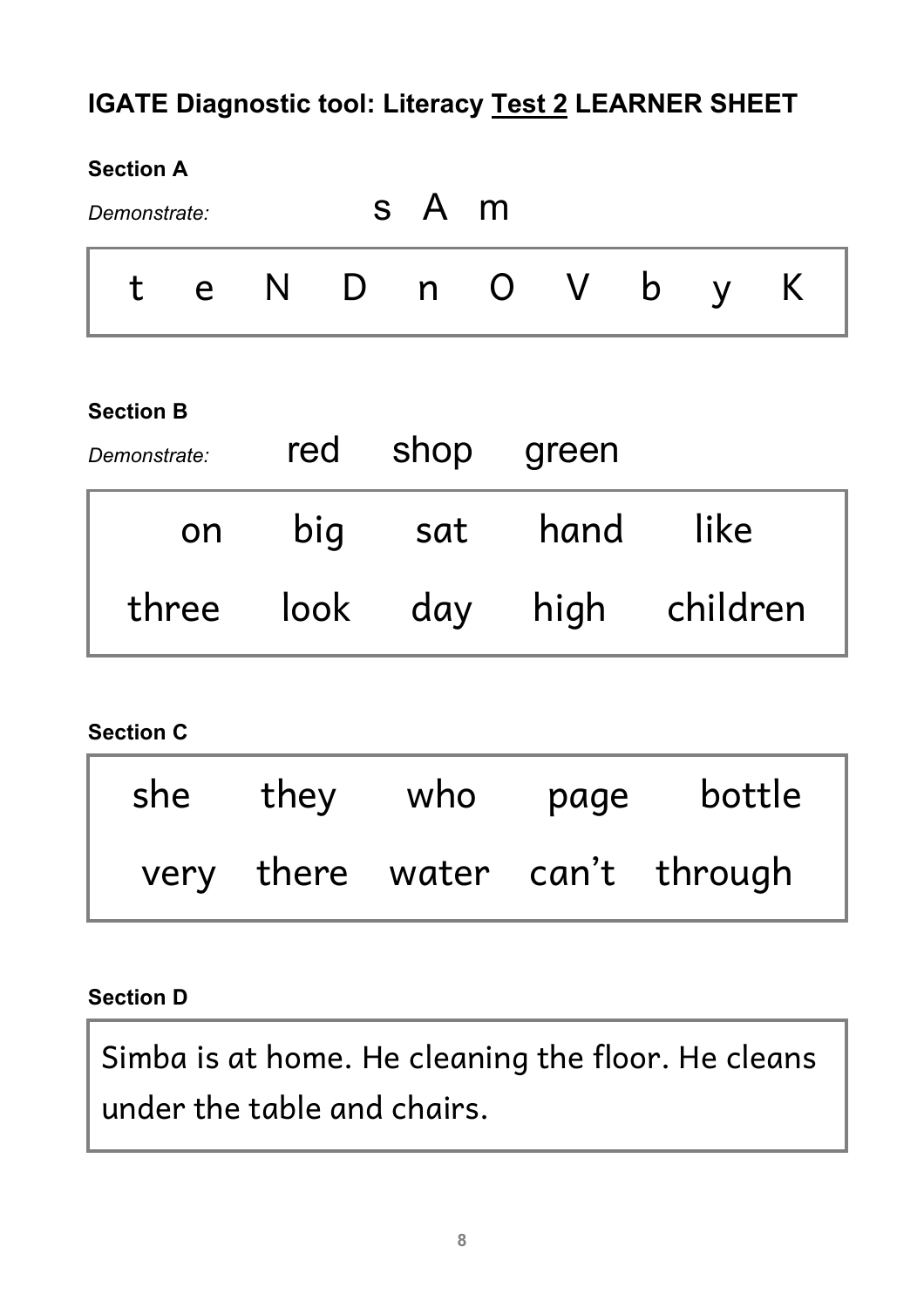We get eggs and meat from chickens, and it is easy to keep them. They can live in many different places. They can live on farms and in people's gardens. They can live in schools too.

Chickens do not need special food. They can find insects and other things to eat on the ground. They can also eat food that we throw away.

# **Section F**

Thuba lives in a small village. She is the youngest child in her family. She has an older brother called Zenzo and an older sister called Nomusa. Nomusa has just become a teacher. She studied at a college, and now she is ready to start her first job as a teacher. She is not going to work in Thuba's school, because there are already enough teachers there. Instead, she is going to work in big school in Harare. Nomusa is feeling very excited about moving to the big city. Thuba will miss her sister, but it is not a very long way from Harare to their village. Nomusa will be able to visit her family at the weekends.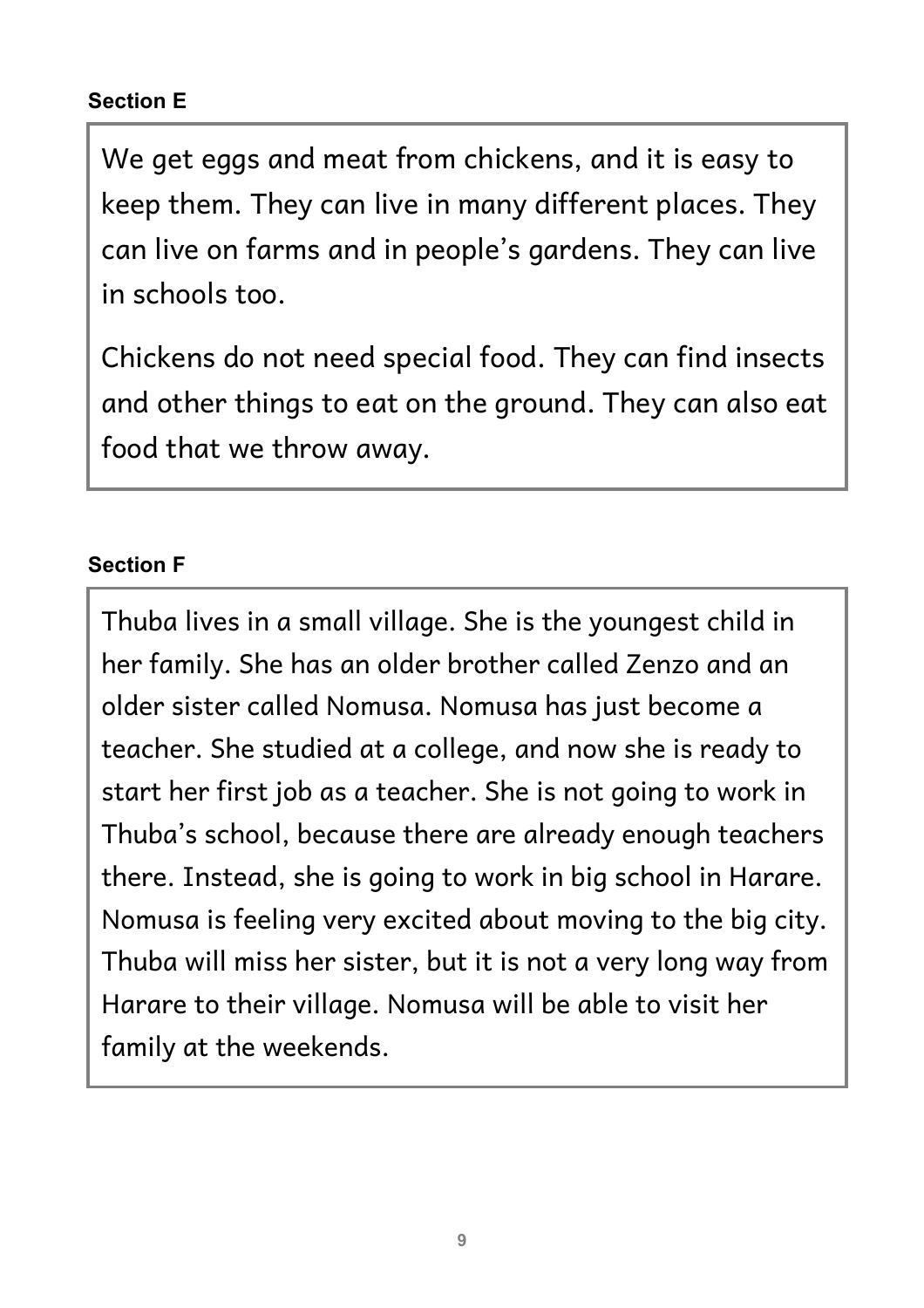Zimbabwe has many trees. We get lots of wood from these trees. People use wood to make many different things. They also use wood for fires to cook food.

Trees give us other things too. Some trees give us fruit, like apples and lemons. Other trees give us nuts. Some trees don't have fruit or nuts, but they give us shade from the sun.

# **Section F**

Until last year, Mufaro lived with just his grandmother. She works as a cleaner in a hospital. They lived far from the hospital, and it took Mufaro's grandmother two hours each way to walk to the hospital every day. It took Mufaro nearly one hour to walk to school. One year ago, Mufaro's aunt asked Mufaro and his grandmother to go and live with her and her children. Mufaro's grandmother agreed, and they moved. Now it only takes Mufaro's grandmother half an hour to walk to work, and it only takes Mufaro twenty minutes to walk to school. Mufaro and his grandmother have also been helping with the work in the fields around their new home. It is better for everybody.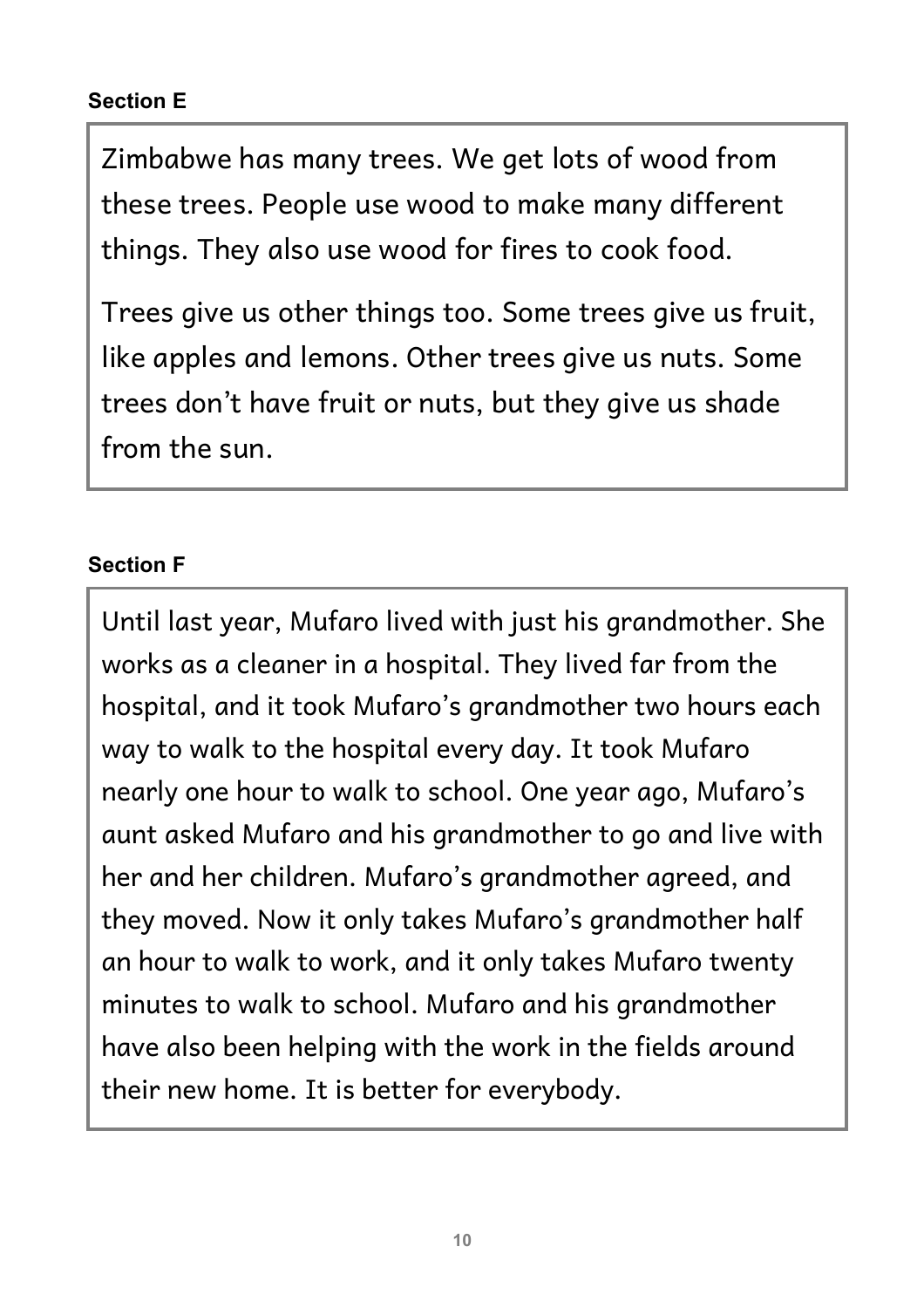# **IGATE Assessment: Recording sheet Literacy - EXAMPLE**

| <b>Name</b>    |                | Sec A $\checkmark$ / $\checkmark$ Sec B $\checkmark$ / $\checkmark$ Sec C $\checkmark$ / $\checkmark$ Sec D $\checkmark$ / $\checkmark$ Sec E $\checkmark$ / $\checkmark$ Sec F $\checkmark$ / $\checkmark$ Total: - / 6 |                |                |                |                |                     |
|----------------|----------------|--------------------------------------------------------------------------------------------------------------------------------------------------------------------------------------------------------------------------|----------------|----------------|----------------|----------------|---------------------|
| Tendai         | $\checkmark$   | $\checkmark$                                                                                                                                                                                                             | $\checkmark$   | $\checkmark$   | $\pmb{\times}$ | $\pmb{\times}$ | $\overline{4}$      |
| Thabo          | $\pmb{\times}$ | $\pmb{\times}$                                                                                                                                                                                                           | $\pmb{\times}$ | $\pmb{\times}$ | $\pmb{\times}$ | $\pmb{\times}$ | $\mathsf{O}\xspace$ |
| Precious       | $\pmb{\times}$ | $\pmb{\times}$                                                                                                                                                                                                           | $\checkmark$   | $\pmb{\times}$ | $\pmb{\times}$ | $\pmb{\times}$ | $\mathbf 1$         |
| Innocent       | $\checkmark$   | $\checkmark$                                                                                                                                                                                                             | $\pmb{\times}$ | $\pmb{\times}$ | $\pmb{\times}$ | $\pmb{\times}$ | $\overline{c}$      |
| Zanele         | $\checkmark$   | $\checkmark$                                                                                                                                                                                                             | $\checkmark$   | $\checkmark$   | $\checkmark$   | $\checkmark$   | $\boldsymbol{6}$    |
| Nkosi          | $\pmb{\times}$ | $\checkmark$                                                                                                                                                                                                             | $\checkmark$   | $\checkmark$   | $\pmb{\times}$ | $\pmb{\times}$ | 3                   |
| Tendai         | $\checkmark$   | $\checkmark$                                                                                                                                                                                                             | $\checkmark$   | $\checkmark$   | $\checkmark$   | $\pmb{\times}$ | 5                   |
|                |                |                                                                                                                                                                                                                          |                |                |                |                |                     |
|                |                |                                                                                                                                                                                                                          |                |                |                |                |                     |
|                |                |                                                                                                                                                                                                                          |                |                |                |                |                     |
|                |                |                                                                                                                                                                                                                          |                |                |                |                |                     |
|                |                |                                                                                                                                                                                                                          |                |                |                |                |                     |
|                |                |                                                                                                                                                                                                                          |                |                |                |                |                     |
|                |                |                                                                                                                                                                                                                          |                |                |                |                |                     |
|                |                |                                                                                                                                                                                                                          |                |                |                |                |                     |
|                |                |                                                                                                                                                                                                                          |                |                |                |                |                     |
|                |                |                                                                                                                                                                                                                          |                |                |                |                |                     |
|                |                |                                                                                                                                                                                                                          |                |                |                |                |                     |
|                |                |                                                                                                                                                                                                                          |                |                |                |                |                     |
|                |                |                                                                                                                                                                                                                          |                |                |                |                |                     |
|                |                |                                                                                                                                                                                                                          |                |                |                |                |                     |
|                |                |                                                                                                                                                                                                                          |                |                |                |                |                     |
|                |                |                                                                                                                                                                                                                          |                |                |                |                |                     |
|                |                |                                                                                                                                                                                                                          |                |                |                |                |                     |
|                |                |                                                                                                                                                                                                                          |                |                |                |                |                     |
|                |                |                                                                                                                                                                                                                          |                |                |                |                |                     |
|                |                |                                                                                                                                                                                                                          |                |                |                |                |                     |
|                |                |                                                                                                                                                                                                                          |                |                |                |                |                     |
|                |                |                                                                                                                                                                                                                          |                |                |                |                |                     |
|                |                |                                                                                                                                                                                                                          |                |                |                |                |                     |
|                |                |                                                                                                                                                                                                                          |                |                |                |                |                     |
|                |                |                                                                                                                                                                                                                          |                |                |                |                |                     |
| Question total | $\overline{4}$ | $\mathbf 5$                                                                                                                                                                                                              | $\mathbf 5$    | $\overline{4}$ | $\overline{c}$ | $\mathbf 1$    |                     |